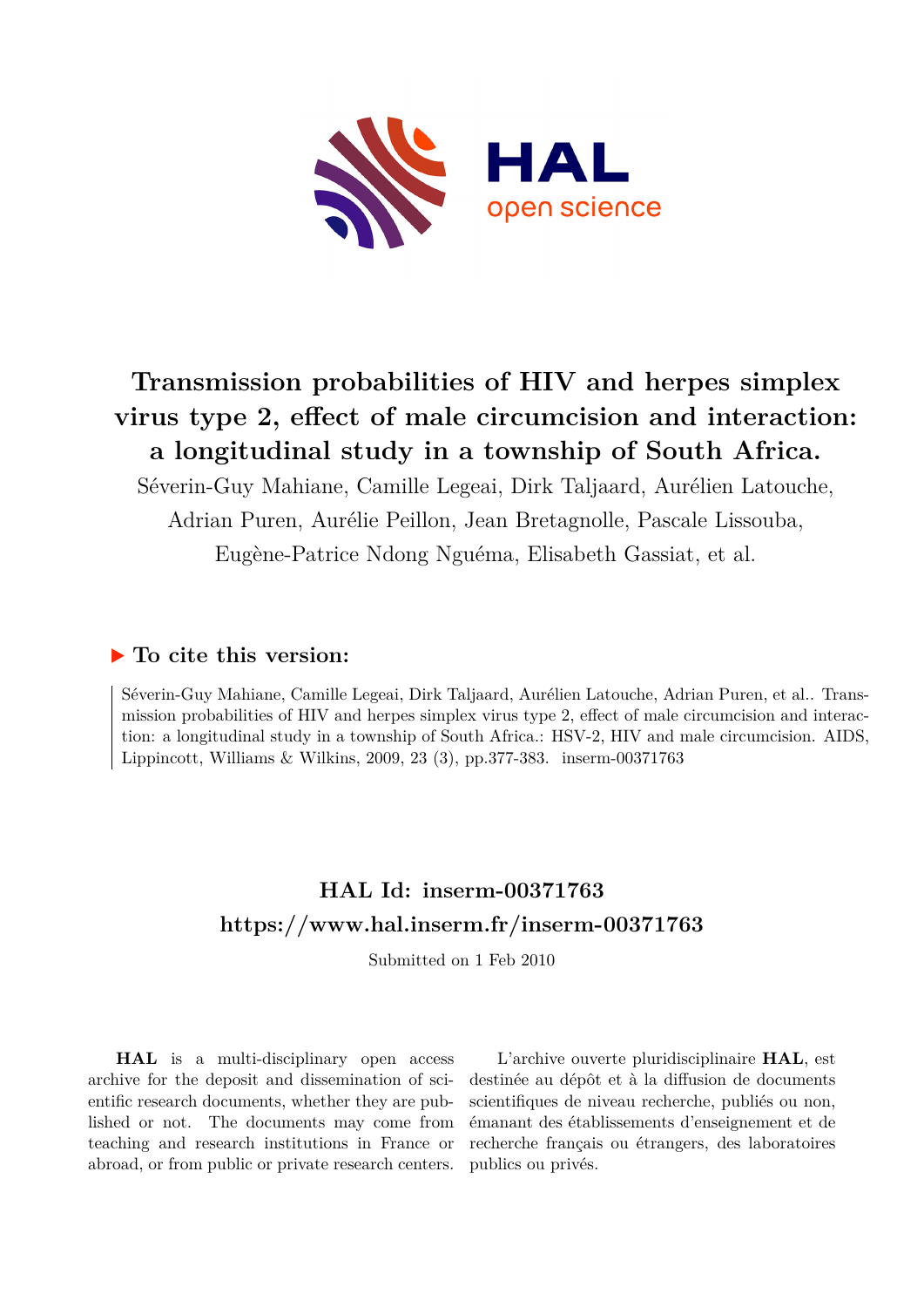# **Transmission probabilities of HIV and HSV-2, effect of male circumcision and interaction: a longitudinal study in a township of South Africa**

| Séverin-Guy              | mahianes@yahoo.fr           | Ecole Nationale Supérieure                 |
|--------------------------|-----------------------------|--------------------------------------------|
| Mahiane                  |                             | Polytechnique de Yaoundé, Cameroon         |
| Camille Legeai           | camille.legeai@apr.aphp.fr  | Hôpital Ambroise-Paré, APHP,               |
|                          |                             | Boulogne, France                           |
| Dirk Taljaard            | dirk@progressus.co.za       | Progressus, Johannesburg, South Africa     |
| Aurélien                 | aurelien.latouche@uvsq.fr   | University of Versailles, France           |
| Latouche                 |                             |                                            |
| <b>Adrian Puren</b>      | adrianp@nicd.ac.za          | National Institute for Communicable        |
|                          |                             | Diseases, Johannesburg, South Africa       |
| Aurélie Peillon          | Aureliepeillon@aol.com      | <b>INSERM U687, Villejuif, France</b>      |
| Jean Bretagnolle         | jean.bretagnolle@wanadoo.fr | Laboratoire de Mathématiques<br><b>UMR</b> |
|                          |                             | 8628, Paris-11 University, France          |
| Pascale Lissouba         | pascale.lissouba@inserm.fr  | <b>INSERM U687, Villejuif, France</b>      |
| Eugène-Patrice           | ep_nd_ng@yahoo.com          | Ecole Nationale Supérieure                 |
| Ndong Nguéma             |                             | Polytechnique de Yaoundé, Cameroon         |
| <b>Elisabeth Gassiat</b> | Elisabeth.Gassiat@math.u-   | Laboratoire de Mathématiques<br><b>UMR</b> |
|                          | psud.fr                     | 8628, Paris-11 University, France          |
| Bertran Auvert           | Bertran.auvert@uvsq.fr      | INSERM U687, Villejuif, France             |
|                          |                             | Hôpital Ambroise-Paré, APHP,               |
|                          |                             | Boulogne, France                           |
|                          |                             | University of Versailles, France           |

**Running head:** HSV-2, HIV and male circumcision

# **Potential conflicts of interest**

None reported.

## **Corresponding author**

Prof. Bertran Auvert, INSERM U687, 16 avenue Paul Vaillant-Couturier, 94804 Villejuif Cedex, France (Bertran.auvert@uvsq.fr)

**Word count (abstract):** 242

**Word count (text):** 3292

## **Financial support**

ANRS grant 1265 (France), Gates Foundation (USA) grant 33759, NICD (South Africa), INSERM (France), SACEMA (South Africa), SCAC (France Embassy, Cameroon).

## **Conference**

Presented in part: 16th Biennial Meeting of the International Society for Sexually Transmitted Diseases Research, abstract TO-704. Amsterdam, The Netherlands, July 10-13, 2005.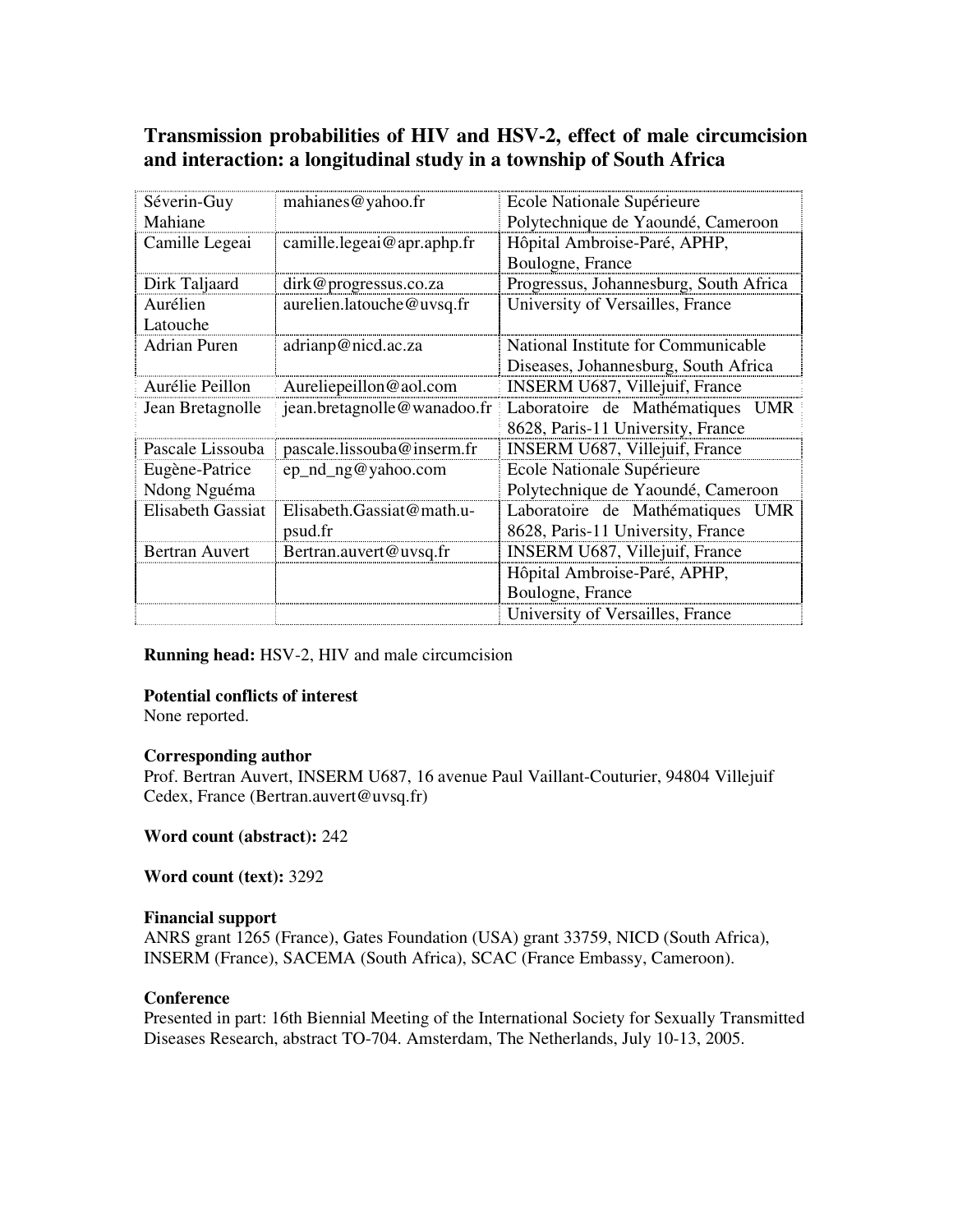# **Abstract**

**Objectives:** A synergy between HIV and HSV-2 infections has been reported in observational studies. The objectives of this study were to estimate a) the per-sex-act female-to-male transmission probabilities (FtoMTPs) of HIV and HSV-2, b) the effect of each infection on the FtoMTP of the other and c) the effect of male circumcision (MC) on these FtoMTPs.

**Design:** We used longitudinal data collected during the MC trial conducted in Orange Farm (South Africa).

**Methods:** Results were obtained by specific mathematical modeling of HIV and HSV-2 statuses of the males as functions of their sexual behavior and MC status. The model took into account an estimation of the HIV and HSV-2 statuses of each of their female partners. Confidence intervals (CI) were estimated using a bootstrap re-sampling method.

**Results:** The HIV and HSV-2 FtoMTPs, during an unprotected sexual contact, for an uncircumcised male, in the absence of the other virus in both partners, were 0.0047 (95% CI: 0.0014-0.017) and 0.0067 (95% CI: 0.0028-0.014), respectively. HSV-2 in either partner increased HIV FtoMTP with a relative risk (RR) of 3.0 (95% CI: 1.01-7.3). Conversely, HIV in either partner increased HSV-2 FtoMTP (RR=2.5; 95% CI: 1.1-6.3). MC significantly decreased these probabilities with RRs of 0.24 (95% CI: 0.11-0.44) and 0.59 (95% CI: 0.36- 0.91), respectively.

**Conclusions**: This study gave the first estimates of HSV-2 per-sex-act FtoMTPs in Africa. It demonstrated a synergy between HIV and HSV-2 infections and a protective effect of MC on HSV-2 acquisition by males.

**Keywords**: HSV-2; HIV; male circumcision; mathematical modeling; heterosexual transmission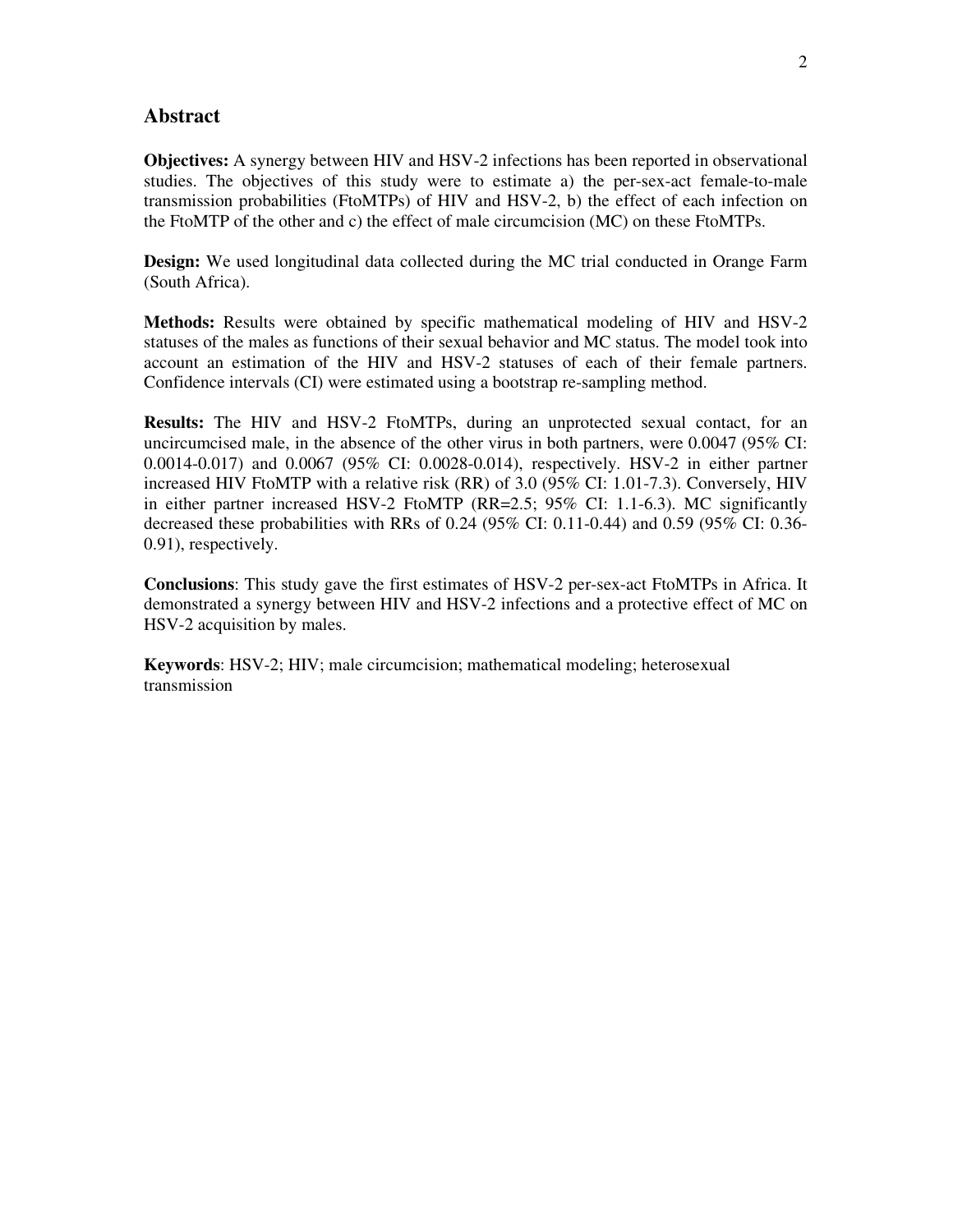# **Introduction**

Observational studies have suggested an association between HIV and herpes simplex virus type 2 (HSV-2) [1-4]. However our knowledge is limited regarding their interaction. Determining a) the transmission probabilities of HSV-2 and HIV, b) the cofactor effect of each virus on the transmission probability of the other and c) the cofactor effect of male circumcision (MC) status on these transmission probabilities will help understand the dynamics of the HSV-2 and HIV epidemics in Africa and develop targeted interventions.

Published values of female-to-male HSV-2 transmission probability per sex-act were obtained from studies investigating discordant couples, mostly from developed countries. The value of 0.00015 was found by a study conducted in the United States [5]. Another study conducted in 96 sites from the United States, Canada, Europe, Latin America and Australia found a value of 0.00035 [6].

Epidemiologic studies have also estimated the probability of female-to-male HIV-1 transmission per sex-act. A study conducted in Rakai (Uganda) estimated this probability to be 0.0011 (95% confidence interval, CI: 0.0008-0.0015) [7]. However, studies in Kenya and in Thailand, investigating sexual encounters with prostitutes, evaluated per-contact HIV-1 transmission probabilities to be around 30 to 80 times higher than the Ugandan study [8, 9]. In the context of multiple partnerships, a Kenyan prospective cohort study estimated the overall probability of female-to-male HIV-1 transmission per sex-act at 0.0063 (95% CI: 0.0035- 0.0091) [10]. Recently, a systematic review estimated that the crude female-to-male transmission probability per-sex-act for developing countries was 0.0030 (95% CI: 0.0009- 0.010) [11].

A synergy between HIV and HSV-2 has been observed. Epidemiologic studies have demonstrated that prevalent HSV-2 is associated with a 2- to 4-fold increased risk of HIV-1 acquisition [1-4, 12]. Several mechanisms can explain this association. The presence of other sexually transmitted infections (STIs) could enhance HIV susceptibility by breaching the epithelial barrier, recruiting HIV target cells to the genital tract, or generating a proinflammatory local immune milieu [13]. This has been confirmed by one study which estimated the effect of genital ulceration associated with HSV-2 infection on HIV transmission probability among HIV-1 serodiscordant couples. This study found that genital ulceration in the previous 10 months was a risk factor for HIV transmission, with per-contact risk increasing 5-fold (0.0062 vs. 0.0012) [1].

In terms of co-infections, both clinical and sub-clinical reactivations of HSV-2 are associated with the influx of activated CD4+ T cells into the genital mucosa and skin, and conversely several HSV-2 proteins are capable of reactivating a latent HIV infection [14]. These interactions appear to account for the higher titers of HIV-1 in the plasma of coinfected patients: HIV-1 is shed from genital ulcers caused by HSV-2 and viral variants of HIV-1 that arise from these ulcers can appear and persist in plasma [15]. Frequent sub-clinical episodes of HSV-2 reactivation are associated with both a higher frequency and a higher amount of HIV-1 in genital secretions [16]. Hence, since genital co-infections increase HIV levels in the genital secretions, they may be an important factor in secondary sexual transmission [13].

HIV infection is also thought to facilitate HSV-2 transmission. Outbreaks of HSV-2 are generally more severe, extensive, persistent, and invasive for those with more advanced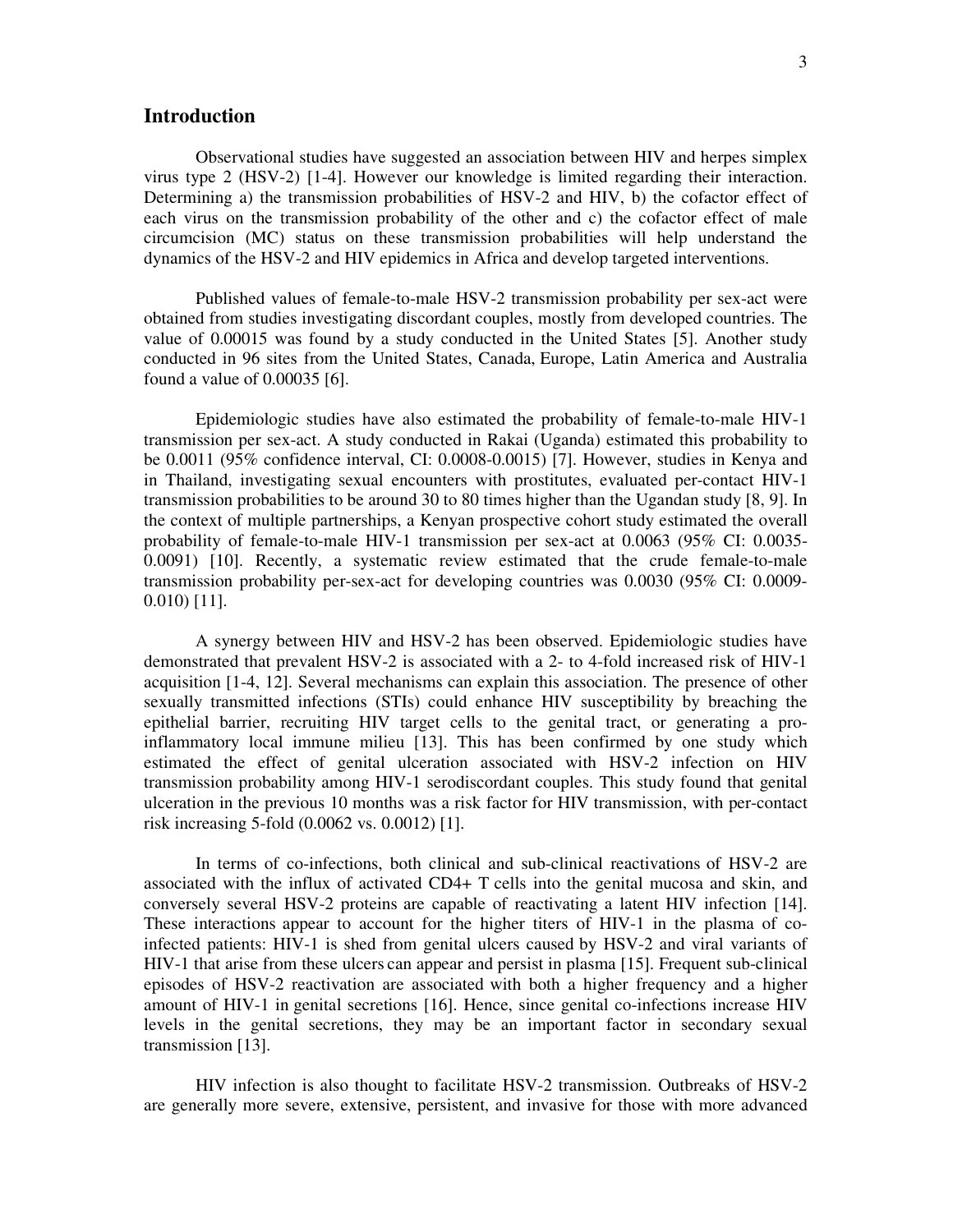HIV disease [15, 17]. In fact, persistent HSV-2 infection was one of the original opportunistic infections that resulted in the identification of AIDS [18].

Three randomized controlled trials demonstrated that MC reduces the female-to-male sexual acquisition of HIV by about 60% [19-21]. A meta-analysis of observational data showed that the risk reduction of HSV-2 infection by MC was of borderline statistical significance (RR=0.88, 95% CI: 0.77-1.01) [22]. Preliminary results of the effect of MC on male HSV-2 acquisition that were observed in the Rakai and Orange Farm (South Africa) MC trials were presented in international AIDS conferences [23, 24].

The study's first objective was to estimate the per-sex-act and per-partnership femaleto-male transmission probabilities (FtoMTPs) of HSV-2 and HIV. The second objective was to assess the effect of each virus on the FtoMTP of the other. The last objective was to assess the effect of MC on these FtoMTPs. This analysis was conducted using a specific mathematical modeling applied to the longitudinal data of the MC trial conducted in Orange Farm among men aged 18-24 [19]. Orange Farm is a township located close to Johannesburg in Gauteng province, an area with a high HIV prevalence [25]. Samples collected during this trial were specifically tested for HSV-2. The results of a cross-sectional study conducted in the same township [26] were used to estimate the HIV and HSV-2 statuses of each female partner of the males having participated in the MC trial.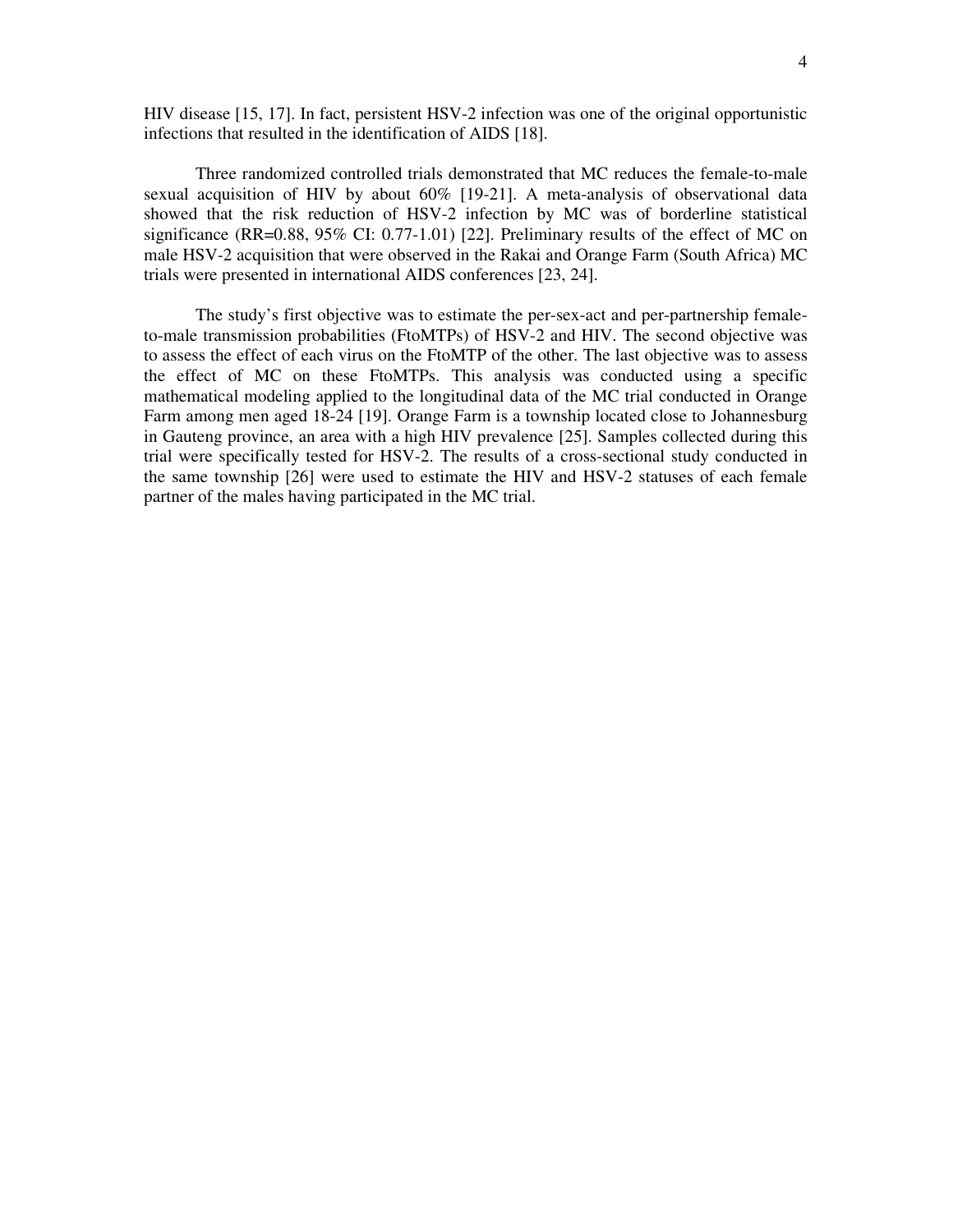#### **Methods**

#### **Collection of data**

The technical details of the trial have been published elsewhere [19] and only a summary will be presented in this article. Between February 2002 and July 2004, 3274 uncircumcised males, aged 18 to 24, were recruited, randomized into two groups and followed up. At baseline, HSV-2 and HIV serological statuses were ascertained and MC was offered to the intervention group. During each of the follow-up visits at 3, 12 and 21 months, MC status was assessed by a nurse through genital examination and a blood sample was taken and tested for HIV and HSV-2. Information about sexual behavior was collected, including number of partners as a function of time, number of sexual contacts with each partner, reported condom use with each partner and age of each partner. The dataset used in this study included 590 additional 21-month follow-up visits (20.0% of the total number of 21-month visits) which were not included when the analysis of the effect of MC on HIV acquisition was published because corresponding laboratory data were not available at that time.

#### **Laboratory methods**

Details of the HIV testing methods have been described in the main publication of the trial [19]. Plasma samples were tested using an HSV type 2 specific IgG assay to detect HSV-2 antibodies (Kalon HSV-2 gG2 assay; Kalon Biologicals Ltd., Aldershot, UK), according to the manufacturer's recommendations.

#### *Data analysis*

We constructed two mathematical models of HIV and HSV-2 statuses as functions of time. These models were used to estimate the FtoMTPs of HIV and HSV-2. In this article, FtoMTP is defined as the probability that a susceptible male becomes infected following a sex act or partnership with an infected female. These mathematical models considered HIV and HSV-2 statuses simultaneously. Model 1 estimated the per-sex-act FtoMTPs of HIV and HSV-2, and model 2 their per-partnership FtoMTPs. These FtoMTPs were supposed to be constant as a function of time and were estimated by fitting the HIV and HSV-2 statuses predicted by the models on the observed data using the maximum likelihood method. Each of these models took into account three types of dichotomous cofactors: the effect of each virus on the FtoMTP of the other (2 cofactors), the effect of MC on the FtoMTP of each virus (2 cofactors) and the effect of reported condom use on each of these FtoMTPs (2 cofactors).

Condom use was dichotomized as follows: a given partnership was considered protected when condom use was reported as "always" used for the partnership. Otherwise the partnership was considered not protected. All sexual contacts of a protected partnership were considered as protected, otherwise they were considered as not protected.

The model estimated the HIV and HSV-2 statuses of each female partner of the males. For this estimation, we used data from a representative sample of 476 females aged 15-49 years. These data had been collected during a cross-sectional survey conducted in the same community in the year 2004 [26]. They included age, HIV serostatus, HSV-2 serostatus obtained with the same HSV-2 assay and reported number of sexual partners in the past 12 months. HIV and HSV-2 prevalences were 25.8% and 67.7%, respectively. 24.0% of women were co-infected by the two viruses. The mean (median) number of lifetime partners was 3.4 (3). For each female partner of each male of the MC trial, we estimated the probability of being infected with HIV and/or HSV-2. This estimation was done using the age of these partners and the distribution of the HIV and HSV-2 statuses of women as a function of age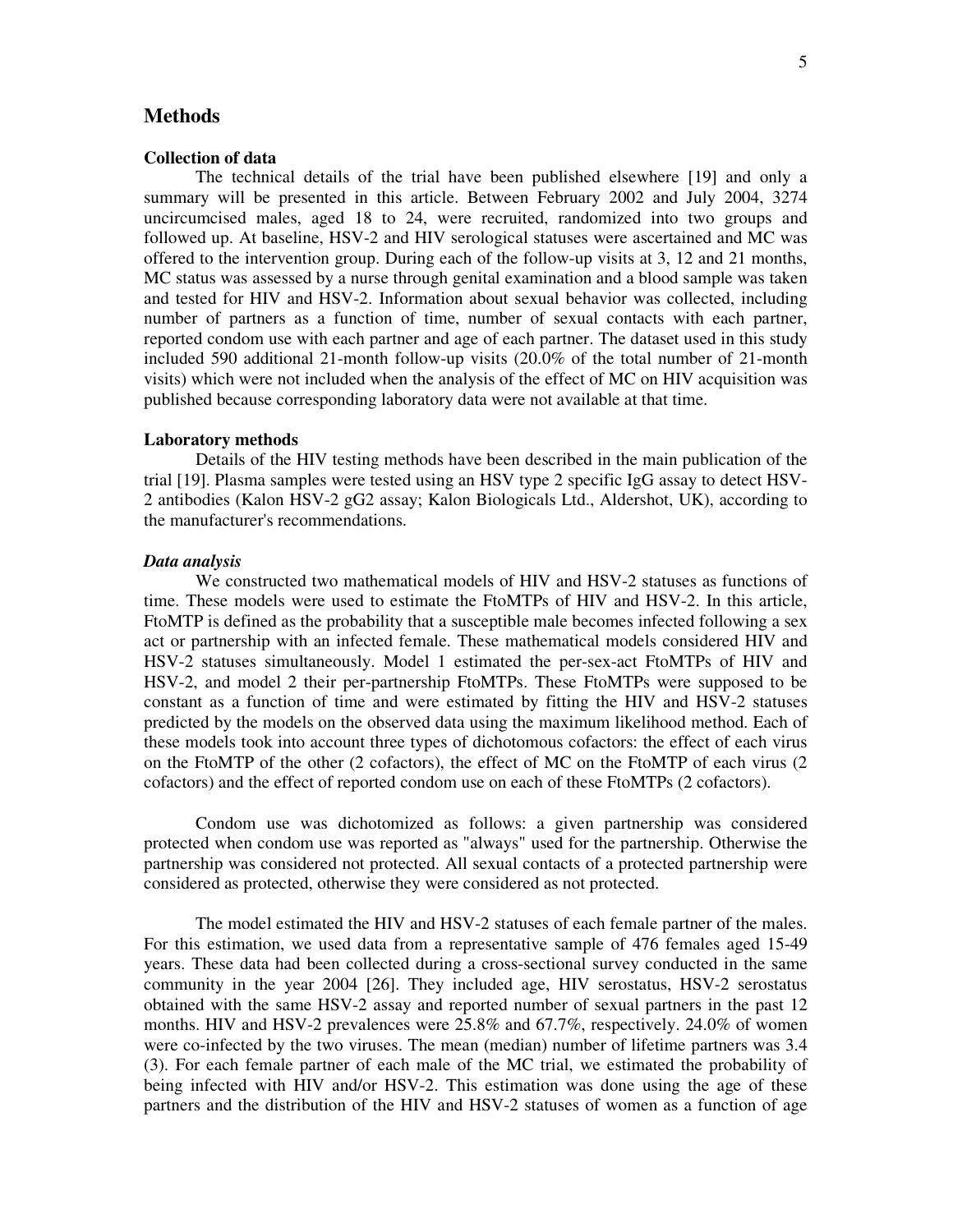and of their reported number of sexual partners. In this manner, the more sexual partners a female had had in the past 12 months the more likely she was to be a partner of males (see Annex 1 in supporting document).

The effect of each cofactor was expressed by its relative risk (RR). The RR of any cofactor was obtained by dividing the FtoMTP in the presence of the cofactor by the FtoMTP in the absence of the cofactor. This method was applied to estimate the effect of MC and the effect of reported condom use on the FtoMTPs of HIV and HSV-2. To estimate the effect of HSV-2 infection on the FtoMTP of HIV, we considered that this FtoMTP was multiplied by the corresponding RR when only one of the partners was infected by HSV-2 and that it was multiplied by  $RR<sup>2</sup>$  when both partners were infected. The same method was applied to estimate the effect of HIV on the FtoMTP of HSV-2. We assumed that the effects of the cofactors were constant as a function of time.

Details of the model are given in Annex 1 (see supporting document). Regarding the FtoMTP of HIV per sex act, when all the cofactors were constant (reported condom use, MC status, HSV-2 status of partners), the model assumed that the FtoMTP of HIV after n sexual contacts  $(P_{n,HIV})$  was given by the following formula:

 $P_{n, HIV} = 1 - (1 - P_{HIV})^{n}$ .

In this formula,  $P_{\text{HIV}}$  is the FtoMTP of HIV per sex act. The formulas for HSV-2 and for the FtoMTPs per partnership are similar. The FtoMTPs of HIV and HSV-2 as well as the six RRs were estimated in a unique simulation of model 1 for the per-sex-act FtoMTPs and of model 2 for the per-partnership FtoMTPs.

A first complementary set of analyses was performed to estimate the FtoMTPs of HIV and HSV-2 with only MC status as cofactor. It generated the FtoMTP of each infection averaged on reported condom use and on the other infection. A second complementary set of analyses was conducted to allow the comparison of the results obtained by this modeling approach with those obtained by a published survival analysis performed on the same dataset [19]. For this, we estimated the *intention-to-treat* (ITT) RR of MC on the FtoMTP of HIV by replacing circumcision status by the randomization group in the model's equations with only MC as cofactor. These analyses were then repeated with HSV-2 in order to obtain the ITT RR of MC on the FtoMTP of HSV-2.

To estimate the 95% CI of the FtoMTPs and RRs, we used the bootstrap re-sampling method with 2000 replications [27]. For each bootstrap simulation, new samples of 3274 males and 476 females were randomly selected from the MC trial data for males and from the cross-sectional survey data for females. The 95% CI were estimated by the interval between the  $2.5<sup>th</sup>$  and  $97.5<sup>th</sup>$  percentiles of the bootstrapped simulations. The RRs were statistically compared with 1 by estimating a corresponding two-tailed *P-*value. This *P-*value was determined using the percentile (r) corresponding to a RR of 1 by  $P=2r/100$  when r≤50 and by  $P=2(100-r)/100$  when r≥50. When the value 1 was out of the range given by the re-sampling method, we used *P*<0.001 (2x1/2000).

Simulations and estimations were performed using the R programming language (version 2.6.1) [28]. R scripts can be provided upon request to the corresponding author.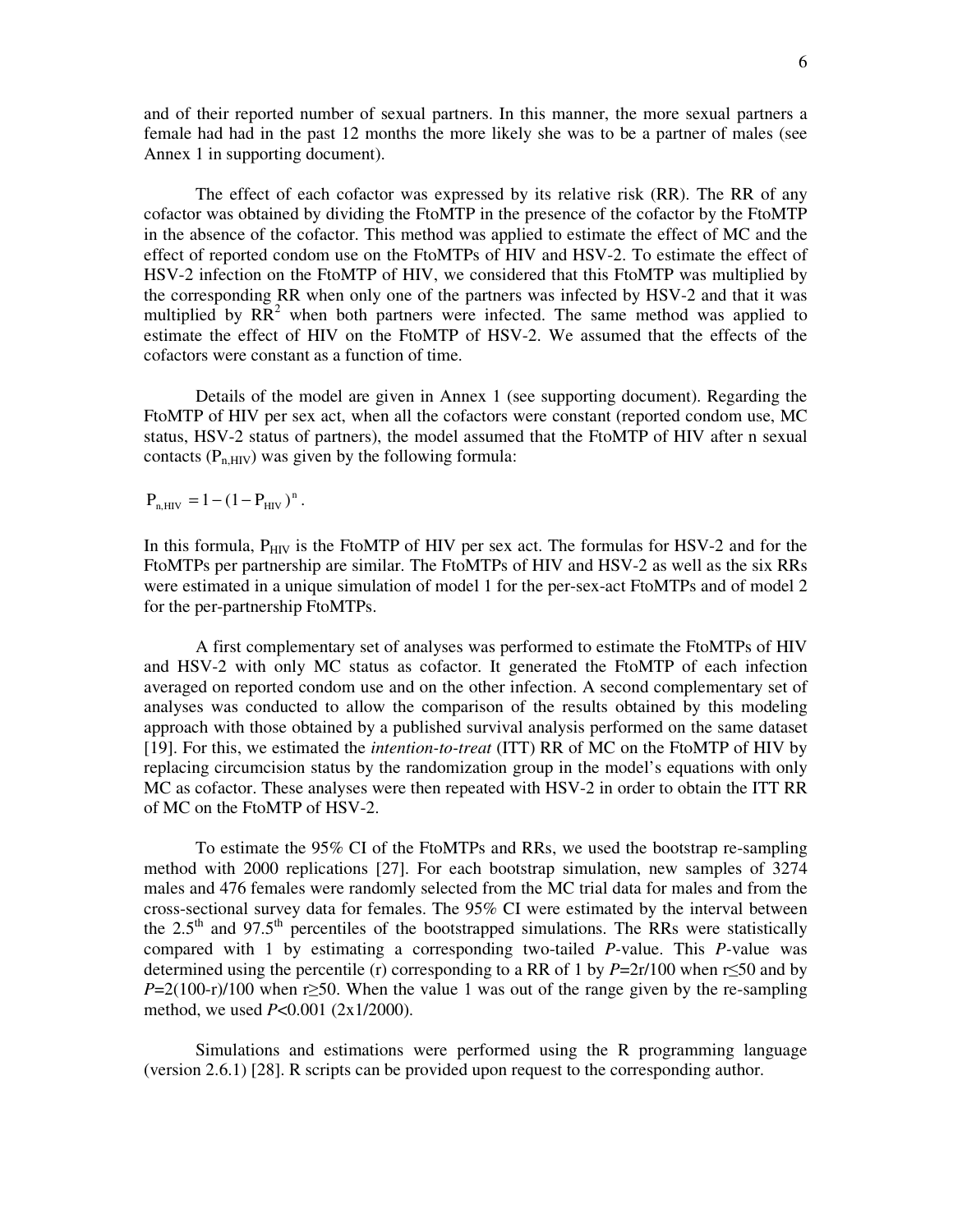#### **Results**

The HSV-2 and HIV prevalences at enrolment were 5.9% (194/3274) and 4.4% (145/3274), respectively. Table 1 presents the number of new HSV-2 infections, new HIV infections, and new HSV-2/HIV co-infections observed at the end of each follow-up visit.

The per-sex-act FtoMTPs of HIV and HSV-2, for an uncircumcised and non-condom user male, in the absence of the other virus in both partners, were 0.0047 (95% CI: 0.0014-  $0.017$ ) and  $0.0067$  (95% CI:  $0.0028$ -0.014), respectively. The corresponding per-partnership FtoMTPs were 0.017 (95% CI: 0.0065-0.044) and 0.026 (95% CI: 0.014-0.047), respectively. For each virus, the per-partnership FtoMTP was about 4 times higher than the corresponding per-sex-act FtoMTP.

Table 2 gives the multivariate RRs of the FtoMTPs of HIV per sex act and per partnership. The effects of MC and of an HSV-2 infection in either partner were similar in both cases: MC significantly reduced the FtoMTPs of HIV whereas HSV-2 infection in either partner significantly increased the FtoMTPs of HIV. Reported condom use significantly reduced the per-partnership FtoMTP of HIV and the confidence interval of the effect of reported condom use on the per-sex-act FtoMTP was large. Table 3 gives the multivariate RRs of the FtoMTPs of HSV-2 per sex act and per partnership. The results obtained were qualitatively similar to the results obtained with HIV but quantitatively weaker.

In this longitudinal study, 50.5% of males were circumcised at the beginning of the follow-up. Table 4 presents the FtoMTPs of HIV and HSV-2 per sex act and per partnership as functions of MC status, and averaged on the other cofactors. The univariate protective effect of MC status is significant for HIV and HSV-2. The protective effect on HIV is about twice the protective effect on HSV-2. The per-sex-act and per-partnership FtoMTPs of HIV, averaged on MC, reported condom use and HSV-2 status, were 0.0088 (95% CI: 0.0061- 0.013) and 0.032 (95% CI: 0.022-0.045), respectively. The corresponding values for HSV-2 were close: 0.0099 (95% CI: 0.0074-0.013) and 0.037 (95% CI: 0.028-0.048), respectively.

In the univariate ITT analysis, the effects of MC on per-sex-act and per-partnership FtoMTPs of HIV were 0.37 (95% CI: 0.19-0.71, *P*=0.004) and 0.40 (95% CI: 0.21-0.73, *P*=0.004), respectively. The corresponding values for HSV-2 showed a non-significant protective effect with RR values of 0.79 (95% CI: 0.50-1.2, *P*=0.32) and 0.83 (95% CI: 0.54- 1.2, *P*=0.39), respectively.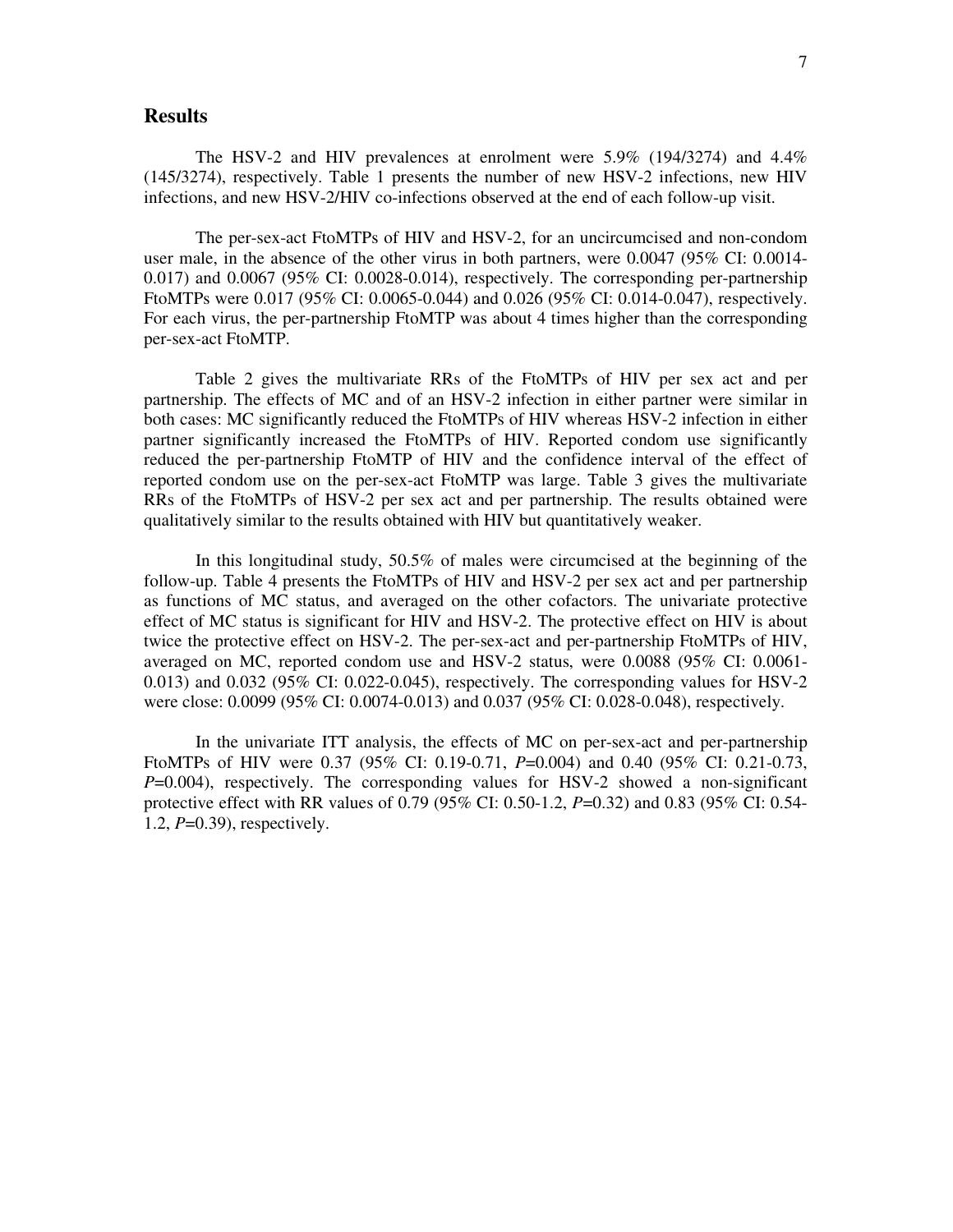# **Discussion**

Using a mathematical modeling approach, this study estimated the per-sex-act and perpartnership FtoMTPs of HIV and HSV-2 among a cohort of young males in South Africa. It suggested that HSV-2 infection enhanced HIV acquisition and conversely, that HIV infection could enhance HSV-2 acquisition. Furthermore, this study provided evidence of a protective effect of MC on HSV-2 acquisition by young males.

This study has some limitations: a) we used data obtained among men aged 18 to 24, recruited for a MC trial and thus not representative of the general male population; b) condom use was collected by partnership. Thus, condom use per sex act was not directly available and had to be extrapolated; c) we cannot exclude some bias since the HIV and HSV-2 serostatuses of the female partners of each male were not directly assessed but estimated. Nevertheless, in estimating the males' exposure to these two viruses for each of their sexual partnerships, we were careful to take into account the age of their female partners and the sexual behavior by age of the females of the same community; d) we also cannot exclude bias due to misreporting of sexual behavior of males and females. However, this limitation is inherent to all studies of this type.

 Our estimation of HIV FtoMTP per sex act is consistent with recent values obtained by a meta-analysis of transmission studies conducted in developing countries [11]. In particular it is consistent with the results of a recent HIV-1 per-sex-act FtoMTP estimation conducted in a Kenyan prospective cohort study in the context of multiple partnerships [10]. In contrast, our estimation of HSV-2 FtoMTP per sex act is higher than the comparable published values obtained in two studies conducted among discordant couples, mostly in developed countries [5, 6]. Several factors may explain this difference [5, 29]. Using discordant couples can create a selection bias for two reasons: a) couples having a low average FtoMTP are more likely to be discordant, b) people engaged in long-term relationships have a lower FtoMTP because HSV-2 transmission decreases as a function of the duration of the partnership [6].

 This study was conducted among young men who are for the most part unmarried or not living as married. The short duration of their partnerships and the low number of sexual contacts [19, 30] may explain why per-partnership FtoMTPs were only about 4 times higher than the corresponding per-sex-act FtoMTPs for HIV and HSV-2.

 In this study, which used a mathematical modeling approach, the ITT and as-treated (AT) protective effect of MC on the per-sex-act and per-partnership FtoMTPs of HIV were almost identical to the reducing effect of MC on HIV incidence estimated using a statistical approach and the same dataset [19].

In both ITT and AT analyses, we observed a reducing effect of MC on HSV-2 acquisition by males, which was significant for the AT analysis. This effect was estimated by ensuring that the effect of MC on HIV and the effect of HIV on HSV-2 were taken into account. The difference between ITT and AT analyses may be partly due to the diluting effect of crossovers. This reducing effect of MC on HSV-2 acquisition is consistent with the conclusions of a meta-analysis [22] and the results of the Rakai MC trial [24]. It provides additional evidence supporting the promotion of MC in Africa as a method to reduce the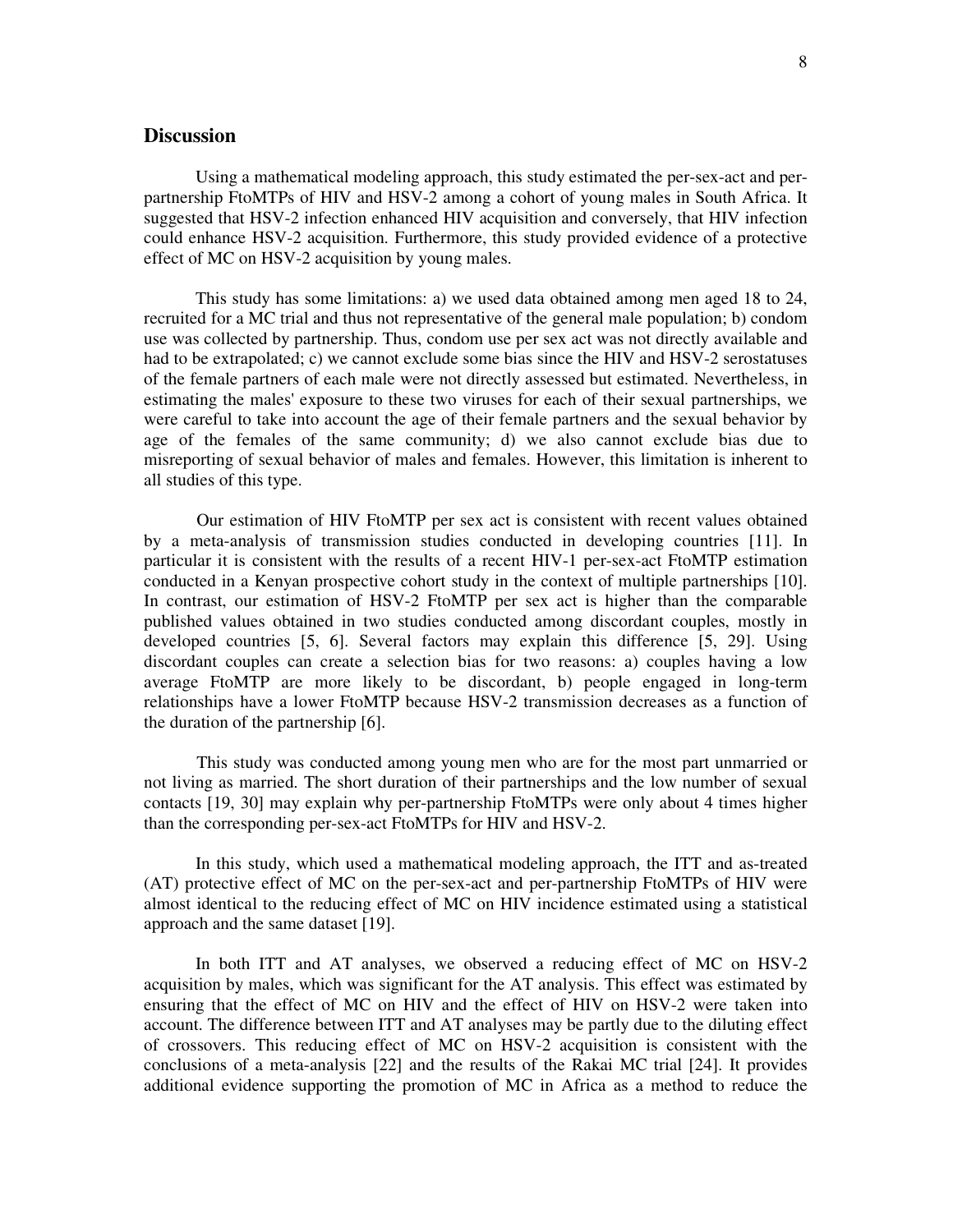spread of STIs such as HIV and HSV-2. This effect should be further investigated by pooling the results of the three circumcision randomized trials.

 We found a significant reducing effect of reported condom use on the perpartnership FtoMTPs of HIV and HSV-2. The fact that condom use per sex act was extrapolated in addition to its possible misreporting may have contributed to the large confidence intervals found for the effect of reported condom use on the per-sex-act FtoMTPs of HIV and HSV-2.

The significant enhancing effect of male or female HSV-2 positive status on the FtoMTP of HIV, as shown in this study and in many others, is now well accepted [1-4, 12]. This study showed a significant enhancing effect of HIV status on the FtoMTP of HSV-2. Such an effect could be due to transient immunosuppression during the acute stage of HIV infection which may increase HSV-2 acquisition and/or increase HSV-2 infectiousness among HIV-infected females. It should be further investigated.

The findings of this study confirm and reinforce the interpretation of a multisite study which found that sexual behavior and prevalence levels of MC and HSV-2 were key factors in understanding the heterogeneity of the HIV epidemic in Africa [31, 32]. It appears that the interactions between HIV, HSV-2, sexual behavior and MC should all be taken into account to understand the heterogeneity of the HIV and HSV-2 epidemics in Africa.

Studying the FtoMTPs of both HIV and HSV-2, we found that cofactors such as MC and the presence of the other virus had a strong effect on these FtoMTPs. Hence, it is important for transmission studies to carefully take into account these cofactors, in order to obtain comparable results independent of the prevalence of these cofactors in the study population.

 The results of this study are consistent with our current knowledge of the epidemiology of HSV-2 in Africa and the synergy between the HIV and HSV-2 epidemics in this part of the world. The fact that HSV-2 treatment (acyclovir 400 mg twice daily) does not prevent HIV acquisition [33], most likely because the current HSV-2 treatment does not eradicate HSV-2, does not disprove the facilitating effect of HSV-2 on HIV acquisition. In addition to the reducing effect of MC on HIV acquisition by males, the effect of MC on HSV-2 is another argument in favor of the roll-out of MC in African countries where most males are uncircumcised [34]. Modeling studies are needed to better understand the interactions between HIV, HSV-2, MC, sexual behavior including condom use, not only in the short term, as studied by randomized controlled trials, but also in the long term.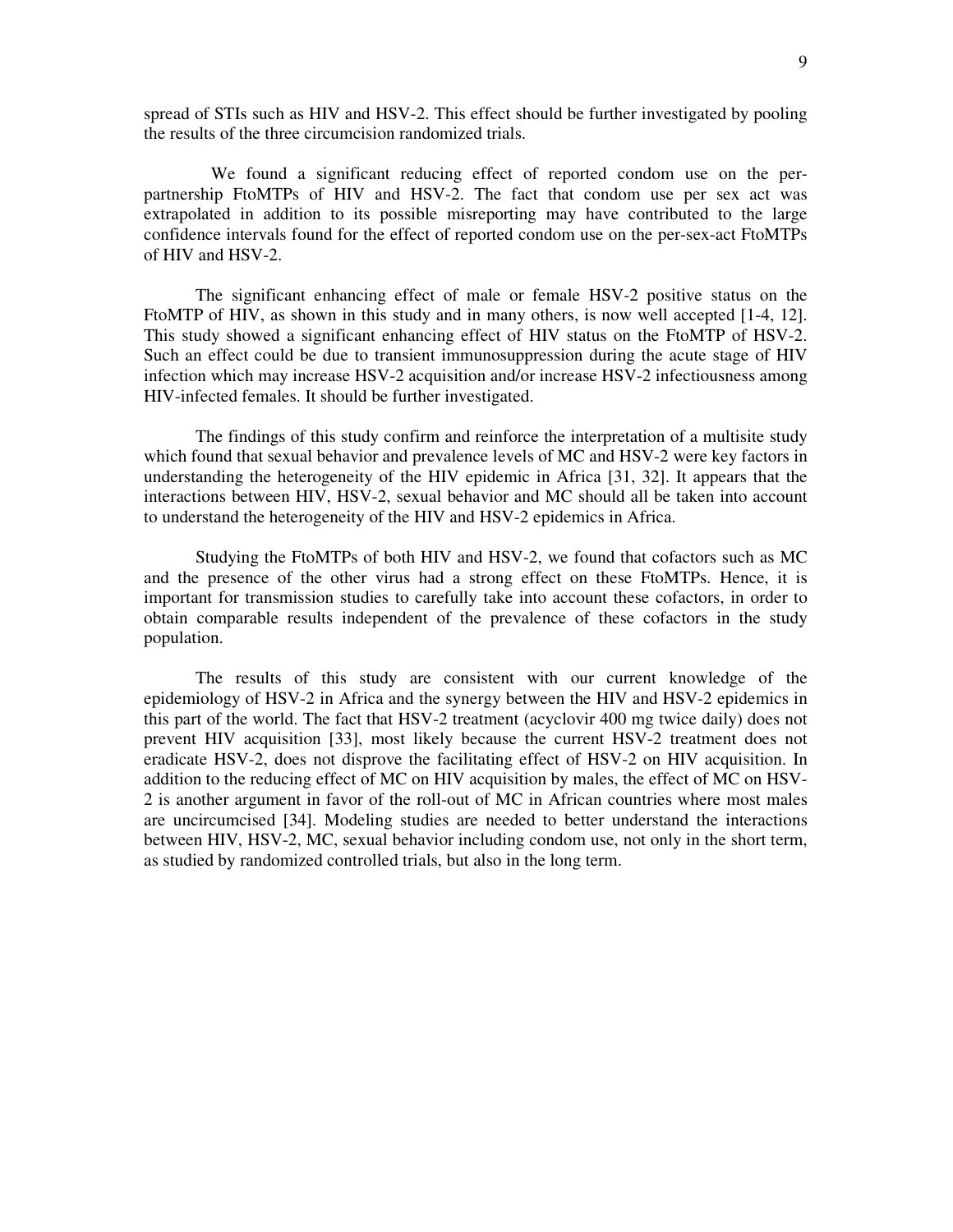# **References:**

- 1. Corey L, Wald A, Celum CL, Quinn TC. **The effects of herpes simplex virus-2 on HIV-1 acquisition and transmission: a review of two overlapping epidemics**. *J Acquir Immune Defic Syndr* 2004,35:435-445.
- 2. Wald A, Link K. **Risk of human immunodeficiency virus infection in herpes simplex virus type 2-seropositive persons: a meta-analysis**. *J Infect Dis*  2002,185:45-52.
- 3. Freeman EE, Weiss HA, Glynn JR, Cross PL, Whitworth JA, Hayes RJ. **Herpes simplex virus 2 infection increases HIV acquisition in men and women: systematic review and meta-analysis of longitudinal studies**. *AIDS* 2006,20:73-83.
- 4. Brown JM, Wald A, Hubbard A*, et al.* **Incident and prevalent herpes simplex virus type 2 infection increases risk of HIV acquisition among women in Uganda and Zimbabwe**. *AIDS* 2007,21:1515-1523.
- 5. Wald A, Langenberg AG, Link K*, et al.* **Effect of condoms on reducing the transmission of herpes simplex virus type 2 from men to women**. *JAMA*  2001,285:3100-3106.
- 6. Corey L, Wald A, Patel R*, et al.* **Once-daily valacyclovir to reduce the risk of transmission of genital herpes**. *N Engl J Med* 2004,350:11-20.
- 7. Gray RH, Wawer MJ, Brookmeyer R*, et al.* **Probability of HIV-1 transmission per coital act in monogamous, heterosexual, HIV-1-discordant couples in Rakai, Uganda**. *Lancet* 2001,357:1149-1153.
- 8. Mastro TD, Satten GA, Nopkesorn T, Sangkharomya S, Longini IM, Jr. **Probability of female-to-male transmission of HIV-1 in Thailand**. *Lancet* 1994,343:204-207.
- 9. Cameron DW, Simonsen JN, D'Costa LJ*, et al.* **Female to male transmission of human immunodeficiency virus type 1: risk factors for seroconversion in men**. *Lancet* 1989,2:403-407.
- 10. Baeten JM, Richardson BA, Lavreys L*, et al.* **Female-to-male infectivity of HIV-1 among circumcised and uncircumcised Kenyan men**. *J Infect Dis* 2005,191:546- 553.
- 11. Boily MC, Baggaley RF, Wang L*, et al.* **The risk of HIV-1 infection per sexual contact in absence of antiretroviral therapy: a systematic review and metaanalysis of observational studies.** *17th International Society for Sexually Transmitted Diseases Research*. Seattle, Washington, USA, 29 July - 1 August 2007 2007.
- 12. Weiss HA, Buve A, Robinson NJ*, et al.* **The epidemiology of HSV-2 infection and its association with HIV infection in four urban African populations**. *AIDS*  2001,15:S97-108.
- 13. Kaul R, Pettengell C, Sheth PM*, et al.* **The genital tract immune milieu: An important determinant of HIV susceptibility and secondary transmission**. *J Reprod Immunol* 2007,27:27.
- 14. Corey L. **Synergistic copathogens--HIV-1 and HSV-2**. *N Engl J Med* 2007,356:854- 856.
- 15. Schacker T, Zeh J, Hu HL, Hill E, Corey L. **Frequency of symptomatic and asymptomatic herpes simplex virus type 2 reactivations among human immunodeficiency virus-infected men**. *J Infect Dis* 1998,178:1616-1622.
- 16. Nagot N, Ouedraogo A, Foulongne V*, et al.* **Reduction of HIV-1 RNA levels with therapy to suppress herpes simplex virus**. *N Engl J Med* 2007,356:790-799.
- 17. Augenbraun M, Feldman J, Chirgwin K*, et al.* **Increased genital shedding of herpes simplex virus type 2 in HIV-seropositive women**. *Ann Intern Med* 1995,123:845- 847.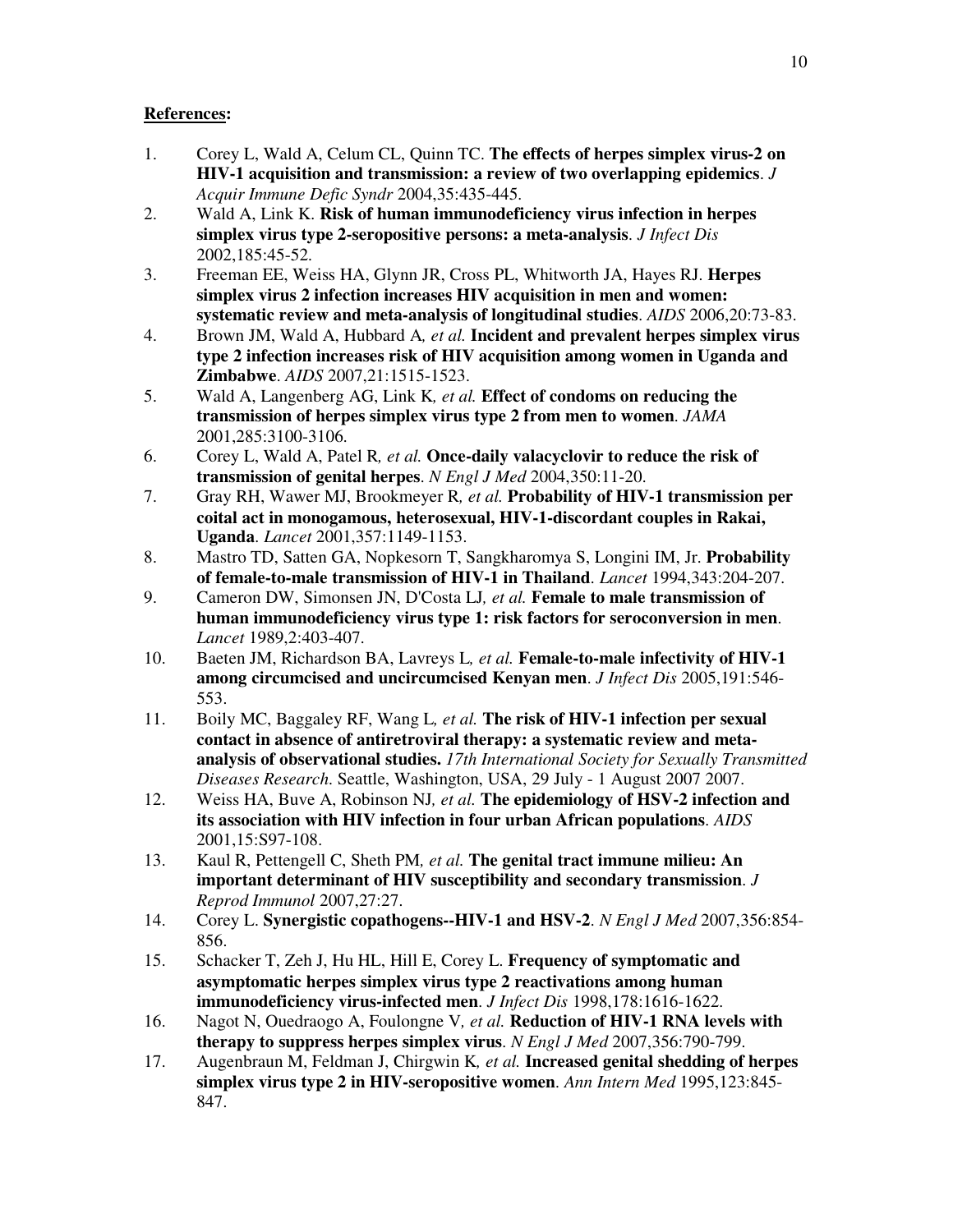- 18. Siegal FP, Lopez C, Hammer GS*, et al.* **Severe acquired immunodeficiency in male homosexuals, manifested by chronic perianal ulcerative herpes simplex lesions**. *N Engl J Med* 1981,305:1439-1444.
- 19. Auvert B, Taljaard D, Lagarde E, Sobngwi-Tambekou J, Sitta R, Puren A. **Randomized, controlled intervention trial of male circumcision for reduction of HIV infection risk: the ANRS 1265 Trial**. *PLoS Med* 2005,2:e298.
- 20. Gray RH, Kigozi G, Serwadda D*, et al.* **Male circumcision for HIV prevention in men in Rakai, Uganda: a randomised trial**. *Lancet* 2007,369:657-666.
- 21. Bailey RC, Moses S, Parker CB*, et al.* **Male circumcision for HIV prevention in young men in Kisumu, Kenya: a randomised controlled trial**. *Lancet*  2007,369:643-656.
- 22. Weiss HA, Thomas SL, Munabi SK, Hayes RJ. **Male circumcision and risk of syphilis, chancroid, and genital herpes: a systematic review and meta-analysis**. *Sex Transm Infect* 2006,82:101-109; discussion 110.
- 23. Auvert B, Puren A, Talijaard D, Sobngwi-Tambekou J, Lagarde E, Sitta R. **Can male circumcision prevent acquisition of HSV-2 infection?** *16th Biennial Meeting of the International Society for Sexually Transmitted Diseases Research*. Amsterdam, The Netherlands, July 10-13, 2005 2005.
- 24. Tobian A, Serwadda2 D, Quinn T*, et al.* **Trial of Male Circumcision: Prevention of HSV-2 in Men and Vaginal Infections in Female Partners, Rakai, Uganda**. *CROI*. Boston, 3-6 February, 2008; USA 2008.
- 25. **Report National HIV and Syphilis Prevalence Survey South Africa 2006**. In: Department of Health, Pretoria, South Africa; 2006:1-31.
- 26. Auvert B, Males S, Puren A, Taljaard D, Carael M, Williams B. **Can Highly Active Antiretroviral Therapy Reduce the Spread of HIV?: A Study in a Township of South Africa**. *J Acquir Immune Defic Syndr* 2004,36:613-621.
- 27. Carpenter J, Bithell J. **Bootstrap confidence intervals: when, which, what? A practical guide for medical statisticians**. *Stat Med* 2000,19:1141-1164.
- 28. Team RDC. **R: A language and environment for statistical computing**. *R Foundation for Statistical Computing, Vienna, Austria* 2005.
- 29. Mastro TD, Kitayaporn D. **HIV type 1 transmission probabilities: estimates from epidemiological studies**. *AIDS Res Hum Retroviruses* 1998,14:S223-227.
- 30. Auvert B, Ballard R, Campbell C*, et al.* **HIV infection among youth in a South African mining town is associated with herpes simplex virus-2 seropositivity and sexual behaviour**. *AIDS* 2001,15:885-898.
- 31. Auvert B, Buve A, Ferry B*, et al.* **Ecological and individual level analysis of risk factors for HIV infection in four urban populations in sub-Saharan Africa with different levels of HIV infection**. *AIDS* 2001,15:S15-30.
- 32. Buve A, Carael M, Hayes RJ*, et al.* **The multicentre study on factors determining the differential spread of HIV in four African cities: summary and conclusions**. *AIDS* 2001,15:S127-131.
- 33. Connie Celum C, A Wald A, J Hughes J*, et al.* **HSV-2 Suppressive Therapy for Prevention of HIV Acquisition: Results of HPTN 039**. *Abstract 31499, Presented at the 15th conference on retroviruses and opportunistic infections. Boston (USA), 3-6 February 2008* 2008.
- 34. **New Data on Male Circumcision and HIV Prevention: Policy and Programme Implications**. In: UNAIDS-WHO, Geneva, Switzerland.; 2007.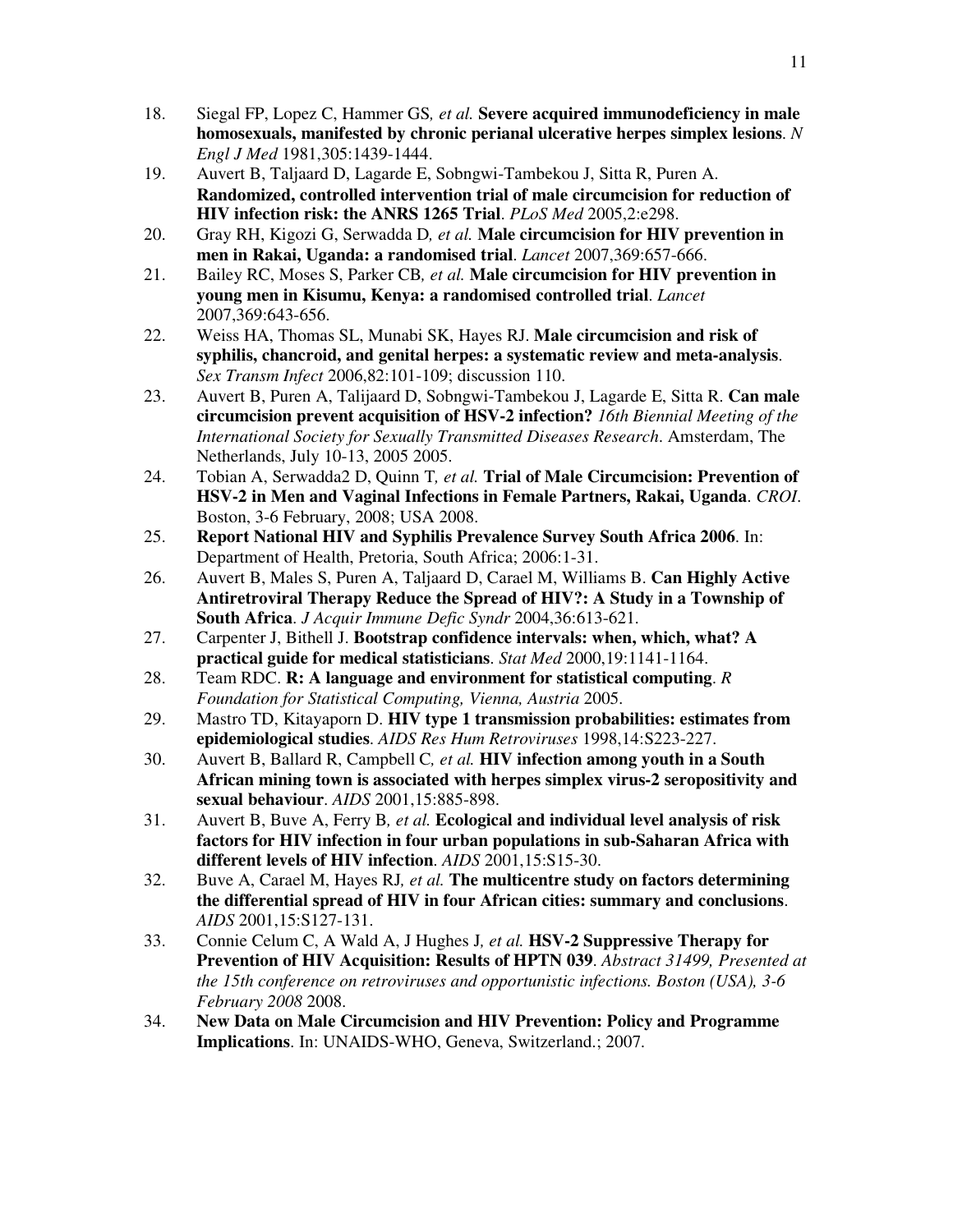| <b>Follow-up visit</b> | Number of<br>HSV-2 infections* | Number of<br><b>HIV</b> infections* | Number of co-<br>infections* |
|------------------------|--------------------------------|-------------------------------------|------------------------------|
| Month- $3$             |                                |                                     |                              |
| Month-12               |                                | 22                                  |                              |
| Month- $21$            | 58                             | 40                                  |                              |
| Total                  | 30                             | 73                                  |                              |

**Table 1: Number of HSV-2 and HIV infections per follow-up visit** 

**\*** New infections observed at the end of each period

#### **Table 2: Multivariate risk factors of the female-to-male per-sex-act and per-partnership transmission probabilities of HIV**

| Cofactor                       | Relative risk (95% CI) of the<br>per-sex-act transmission<br>probability | Relative risk (95% CI) of the<br>per-partnership transmission<br><b>probability</b> |
|--------------------------------|--------------------------------------------------------------------------|-------------------------------------------------------------------------------------|
| Presence of HSV-2 <sup>*</sup> | $3.0(1.01-7.3) P=0.048$                                                  | $3.7(1.7-6.9) P=0.003$                                                              |
| Circumcised male               | $0.24$ (0.11-0.44) $P<0.001$                                             | $0.25(0.12-0.44) P<0.001$                                                           |
| Reported condom protection     | $0.90(0.30-1.9) P=0.65$                                                  | $0.47(0.17-0.92) P=0.021$                                                           |

\* In one of the partners. If HSV-2 is present in both partners the relative risk (RR) becomes  $RR^2$ .

## **Table 3: Multivariate risk factors of the female-to-male per-sex-act and per-partnership transmission probabilities of HSV-2**

| <b>Cofactor</b>              | Relative risk (95% CI) of the<br>per-sex-act transmission<br>probability | Relative risk (95% CI) of the<br>per-partnership transmission<br>probability |
|------------------------------|--------------------------------------------------------------------------|------------------------------------------------------------------------------|
| Presence of HIV <sup>*</sup> | $2.5(1.08-6.32) P=0.036$                                                 | $3.03(1.6-5.3) P< 0.001$                                                     |
| Circumcised male             | $0.59(0.36-0.91) P=0.021$                                                | $0.61(0.39-0.89) P=0.011$                                                    |
| Reported condom protection   | $1.0(0.52-1.7) P=0.98$                                                   | $0.49(0.26-0.80) P=0.005$                                                    |

 $*$  In one of the partners. If HIV is present in both partners the relative risk (RR) becomes  $\overline{RR}^2$ .

|                                |  |  | Table 4: Univariate effect of male circumcision on the female-to-male transmission |  |
|--------------------------------|--|--|------------------------------------------------------------------------------------|--|
| probabilities of HIV and HSV-2 |  |  |                                                                                    |  |

| <b>Transmission type</b>                                | <b>Circumcision status</b>   | Transmission probability*<br>$(95\% \text{ CI})$   | <b>Relative Risk</b><br>$(95\% \text{ CI})$ |
|---------------------------------------------------------|------------------------------|----------------------------------------------------|---------------------------------------------|
| HIV per sex act                                         | Circumcised<br>Uncircumcised | $0.0036(0.0017-0.0067)$<br>$0.016(0.010-0.026)$    | $0.23(0.10-0.42) P< 0.001$                  |
| HIV per partnership                                     | Circumcised<br>Uncircumcised | $0.014(0.0079 - 0.030)$<br>$0.054(0.045-0.10)$     | $0.26(0.12-0.46)$ P< 0.001                  |
| HSV-2 per sex act                                       | Circumcised<br>Uncircumcised | $0.0074(0.0049-0.0106)$<br>$0.013(0.0092 - 0.019)$ | $0.56(0.35-0.85) P=0.005$                   |
| Circumcised<br>$HSV-2$ per partnership<br>Uncircumcised |                              | $0.029(0.024-0.049)$<br>$0.048(0.042 - 0.081)$     | $0.60(0.39-0.88) P=0.001$                   |

\*Averaged on condom use and on the cofactor effect of the other virus.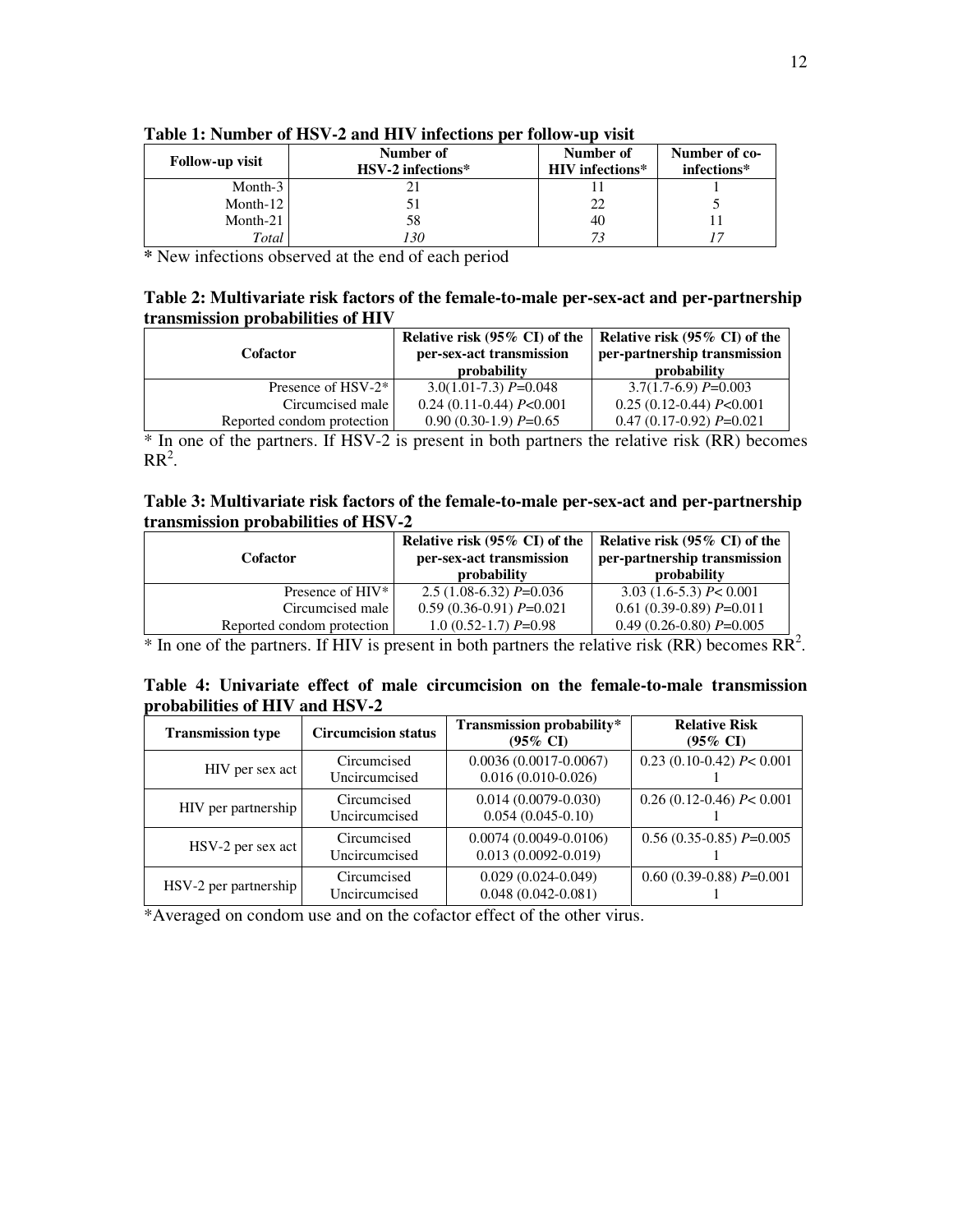# **Contributions**

SG.M. and B.A. contributed equally to this work. DT and AP collected the data. AP, SGM, JB, EPNN, EG and BA analyzed the data. AL, JB, CL and PL wrote some parts of the paper and edited the entire manuscript.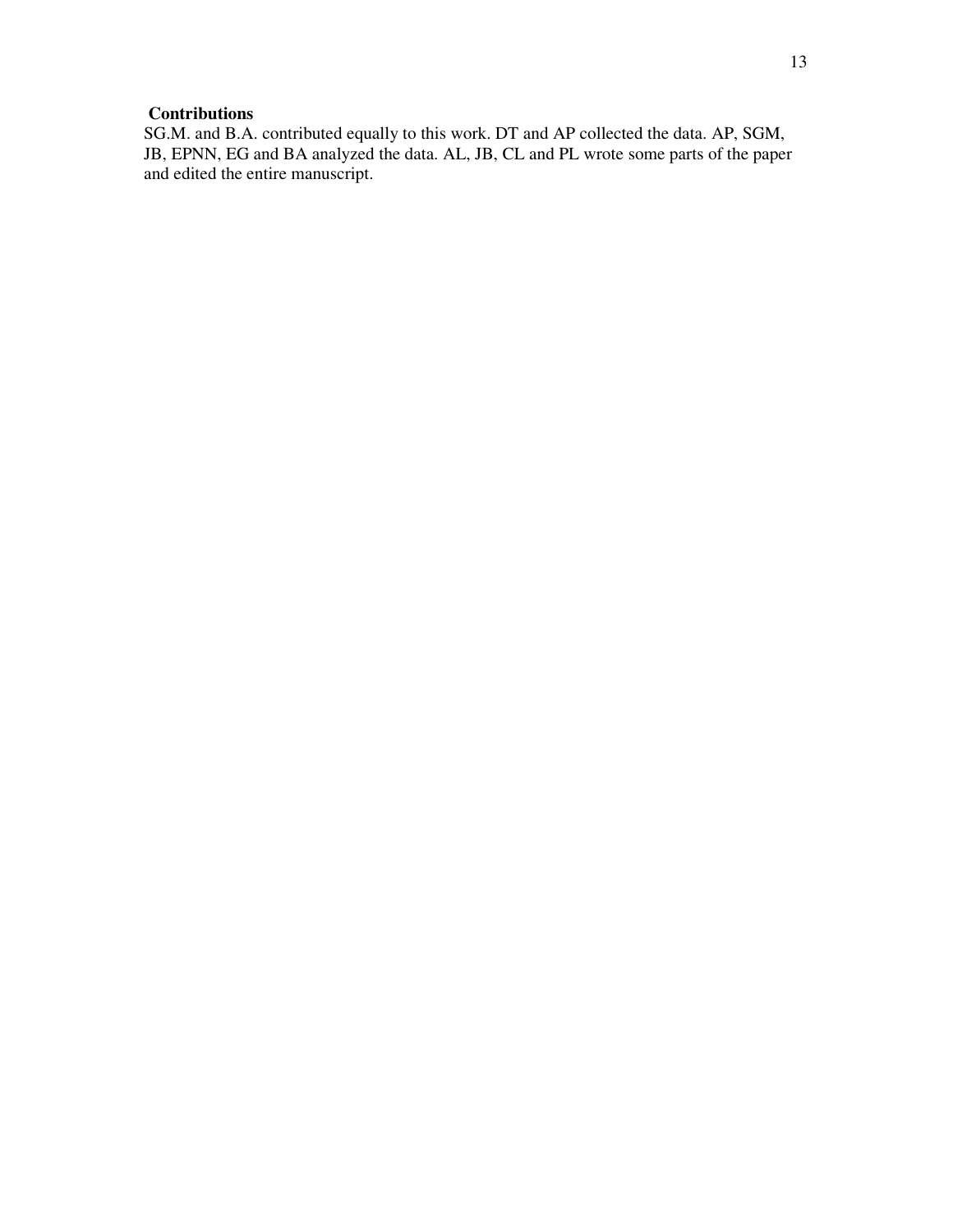#### **Annex 1**

#### **1 HIV and HSV-2 statuses of females**

For females, the probability of being infected was estimated based on data from a published survey [1]. Indeed, the statuses of the males' partners are unknown. These statuses  $e_k$  (k=0, 1, 2, 3) are expressed as four configurations (states) detailed in Table 1. For each female, the covariates are age, HIV and HSV-2 statuses and reported number of sexual partners in the past 12 months. The probability of being in state  $e_k$  was estimated by a multi-class logistic regression. This probability depends on age, q and the reported number of sexual partners in the past 12 months, y. Thus, we obtain the following formula:

$$
\pi_k(q, y) = \frac{e^{\alpha_k q + \beta_k y}}{\sum_{j=0}^3 e^{\alpha_j q + \beta_j y}}.
$$

The reported number of sexual partners in the past 12 months was modeled by a Poisson distribution Y, which mean  $\lambda$  was estimated from the survey data using the maximum likelihood method. Hence:

$$
\pi_k(q) = \sum_{y=0}^{+\infty} P_r(Y = y) \times \pi_k(q, y).
$$

|                | <b>HIV</b> | $HSV-2$ |
|----------------|------------|---------|
| $e_0$          |            |         |
| e <sub>1</sub> |            |         |
| e <sub>2</sub> |            |         |
| e <sub>3</sub> |            |         |

#### **Table 1: Statuses of men and women.**

#### **2 Notations and models**

#### **2.1 Settings**

The HIV and HSV-2 statuses of males are determined at recruitment  $v = 0$  and at the end of each of the 3 follow-up visits  $v = 1,2,3$ .

Consider an individual *i*. For  $v = 1,2,3$ , consider the period between visits  $v - 1$  and v; then, for that period, the observed data consist of:

 $s_i^{(v)}$ , the number of partners of *i*,  $r_i^{(v,l)}$ , his number of sexual contacts with his  $l^h$  partner,  $q_i^{(v,l)}$ , the age of his  $l^h$  partner,  $\gamma_i^{(v,l)} = 1$  denotes the use of condom with a partner (0 otherwise), and  $c_i^{(v)} = 1$  denotes a circumcision (0 otherwise).

#### **2.2 Per-sex-act transmission model**

#### **2.2.1 Notations**

We define the transmission probability per sex act of a given virus as the probability that a person becomes infected after a sexual contact with a person infected with the virus. Let: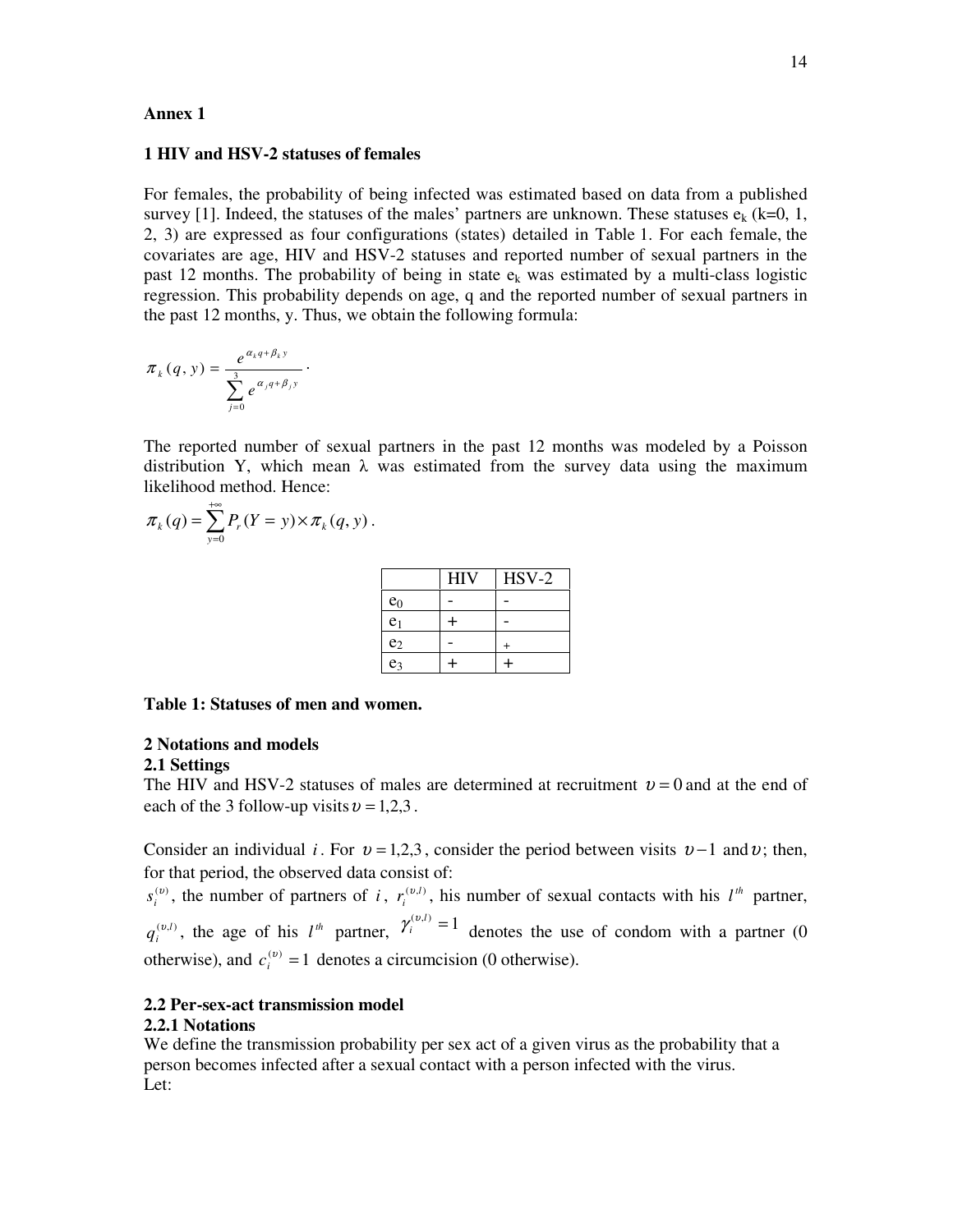$P(hiv, \overline{hsv2})$  be the transmission probability per sex act of HIV from a woman not infected by HSV-2 to a man not infected by HSV-2, not circumcised and not condom user.

 $P(hsv2, hiv)$  be the transmission probability per sex act of HSV-2 from a woman not infected by HIV to a man not infected by HIV, not circumcised and not condom user.

*RR*(1) be the relative risk of HIV transmission to males associated with the presence of HSV-2

 $RR(2)$  be the relative risk of HSV-2 transmission to males associated with the presence of **HIV** 

 $RR(0,1)$  be the relative risk of HIV transmission to males associated with condom use  $RR(1,0)$  be the relative risk of HIV transmission to males associated with male circumcision *RR*(0.2) be the relative risk of HSV-2 transmission to males associated with condom use  $RR(2,0)$  be the relative risk of HSV-2 transmission to males associated with male circumcision.

## **2.2.2 Probabilities of transmission between two visits**

We derive the expression of the transmission probability per sex act,  $\tilde{P}$ , for a male *i* with his *l<sup>th</sup>* partner between the visits  $v-1$  and  $v$  ( $v = 1,2,3$ ):  $\widetilde{P}(hiv, \overline{hsv2}, \gamma_i^{(v,l)}, c_i^{(v)}) = RR(0,1)^{\gamma_i^{(v,l)}} \times RR(1,0)^{c_i^{(v)}} \times P(hiv, \overline{hsv2})$ *i*  $\gamma_i^{(v,l)}, c_i^{(v)}$  =  $RR(0,1)^{\gamma_i^{(v,l)}} \times RR(1,0)^{c_i^{(v)}} \times P(hiv, \overline{hsv2})$  is the transmission probability of HIV when neither the man nor his partner is infected by HSV-2  $\widetilde{P}(hiv, hsv2+, \gamma_i^{(v,l)}, c_i^{(v)}) = RR(0,1)^{\gamma_i^{(v,l)}} \times RR(1,0)^{c_i^{(v)}} \times RR(1) \times P(hiv, \overline{hsv2})$ *i* +,  $\gamma_i^{(v,l)}$ ,  $c_i^{(v)}$ ) =  $RR(0,1)^{\gamma_i^{(v,l)}} \times RR(1,0)^{c_i^{(v)}} \times RR(1) \times P(hiv, \overline{hsv2})$  is the transmission probability of HIV when either the male or his partner is infected by HSV-2  $\widetilde{P}(hiv, hsv2 + +, \gamma_i^{(v,l)}, c_i^{(v)}) = RR(0,1)^{\gamma_i^{(v,l)}} \times RR(1,0)^{c_i^{(v)}} \times RR(1)^2 \times P(hiv, \overline{hsv2})$ *i*  $l_1 + \frac{\gamma_i^{(v,l)}}{v_i^{(v,l)}}$ ,  $c_i^{(v)}$ ) = RR(0,1)<sup> $\gamma_i^{(v,l)} \times RR(1,0)^{c_i^{(v)}} \times RR(1)^2 \times P(hiv, \overline{hsv2})$  is the</sup> transmission probability of HIV when both the male and his partner are infected by HSV-2  $\widetilde{P}(hsv2, \overline{hiv}, \gamma_i^{(v,l)}, c_i^{(v)}) = RR(0,2)^{\gamma_i^{(v,l)}} \times RR(2,0)^{c_i^{(v)}} \times P(hsv2, \overline{hiv})$ *i*  $\gamma_i^{(v,l)}, c_i^{(v)}$  =  $RR(0,2)^{\gamma_i^{(v,l)}} \times RR(2,0)^{c_i^{(v)}} \times P(hsv2,\overline{hiv})$  is the transmission probability of HSV-2 when neither the man nor his partner is infected by HIV  $\widetilde{P}(hsv, hiv+, \gamma_i^{(v,l)}, c_i^{(v)}) = RR(0, 2)^{\gamma_i^{(v,l)}} \times RR(2, 0)^{c_i^{(v)}} \times RR(2) \times P(hiv, hsv2)$ *i* +,  $\gamma_i^{(v,l)}$ ,  $c_i^{(v)}$ ) =  $RR(0,2)^{\gamma_i^{(v,l)}} \times RR(2,0)^{c_i^{(v)}} \times RR(2) \times P(hiv, hsv2)$  is the transmission probability of HSV-2 when either the male or his partner is infected by HIV  $\widetilde{P}(hsv2, hiv + +, \gamma_i^{(v,l)}, c_i^{(v)}) = RR(0, 2)^{\gamma_i^{(v,l)}} \times RR(2, 0)^{c_i^{(v)}} \times RR(2)^2 \times P(hsv2, hiv)$ *i*  $l_1 + \frac{\gamma_i^{(v,l)}}{c_i^{(v)}} = RR(0,2)^{\gamma_i^{(v,l)}} \times RR(2,0)^{c_i^{(v)}} \times RR(2)^2 \times P(hsv2, hiv)$  is the transmission probability of HSV-2 when both the male and his partner are infected by HIV.

## **2.2.3 Likelihood**

Let  $P = (P(hiv, \overline{hsv2}), P(hsv2, \overline{hiv}))$  and  $RR = (RR(1), RR(0,1), RR(1,0), RR(2), RR(0,2), RR(2,0))$ .

Let *i* be an individual and  $\varphi(P, RR, \gamma_i^{(v,l)}, c_i^{(v)})$ , the vector which coordinates are:  $1-\tilde{P}(hiv, \overline{hsv2}, \gamma_i^{(v,l)}, c_i^{(v)}), 1-\tilde{P}(hsv2, \overline{hiv}, \gamma_i^{(v,l)}, c_i^{(v)}), 1-\tilde{P}(hiv, hsv2+, \gamma_i^{(v,l)}, c_i^{(v)}),$  $1 - \widetilde{P}(hsv2, hiv+, \gamma, c), 1 - \widetilde{P}(hiv, hsv2 + +, \gamma_i^{(v,i)}, c_i^{(v)})$ , and  $1 - \tilde{P}$  *(hsv2, hiv* + +,  $\gamma$ , *c*), respectively.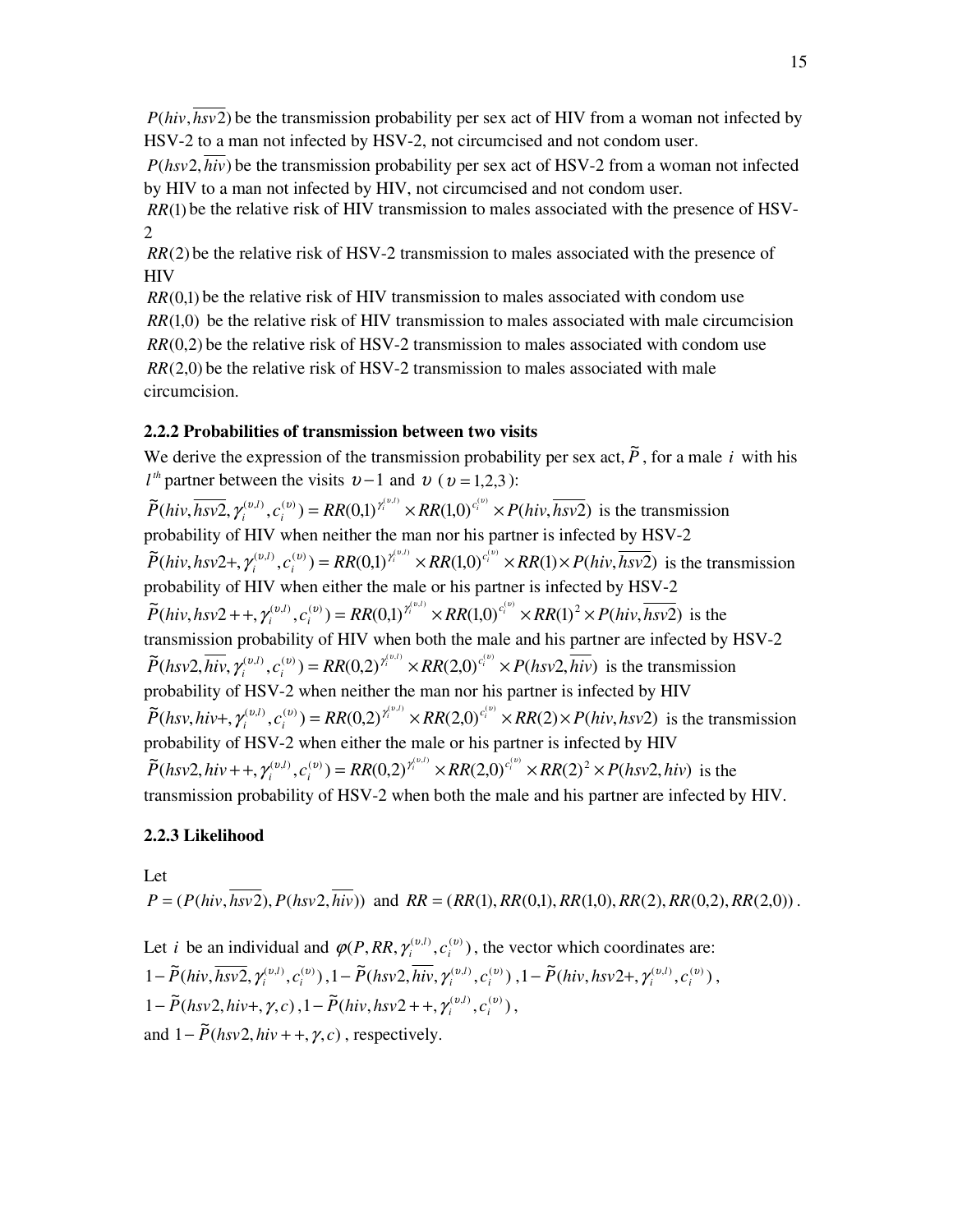For the periods 1, 2, 3 (between visits  $v-1$  and  $v$ ,  $v=1$ , 2, 3), the contribution to the likelihood of each individual *i* of the sample  $(L_{v,i}(e_k, e_j))$ , where  $e_k$  is the state at visit  $v-1$ , and  $e_j$  is the state at visit  $v$ ,  $k$ ,  $j = 0,1,2,3$  ) is obtained as follow:

$$
L_{v,i}(e_{0}, e_{0}) = \sum_{j=1}^{s(v)} pm(r_{v}^{(v,i)}, q_{i}^{(v,i)}, \varphi_{i}^{(v,i)}) ;
$$
\n
$$
L_{v,i}(e_{0}, e_{1}) = \sum_{i=1}^{s(v)} \left( \prod_{j=1}^{i-1} pm(r_{i}^{(v,i)}, q_{i}^{(v,i)}, \varphi_{i}^{(v,i)}) \right) \times um(r_{i}^{(v,i)}, q_{i}^{(v,i)}, \varphi_{i}^{(v,i)}) \times \left( \prod_{j=i+1}^{s(v)} qm(r_{i}^{(v,i)}, q_{i}^{(v,i)}, \varphi_{i}^{(v,i)}) \right)
$$
\n
$$
L_{v,i}(e_{0}, e_{2}) = \sum_{i=1}^{s(v)} \left( \prod_{j=1}^{i-1} pm(r_{i}^{(v,i)}, q_{i}^{(v,i)}, \varphi_{i}^{(v,i)}) \right) \times um(r_{i}^{(v,i)}, q_{i}^{(v,i)}, \varphi_{i}^{(v,i)}) \times \left( \prod_{j=i+1}^{s(v)} qm(r_{i}^{(v,i)}, q_{i}^{(v,i)}, \varphi_{i}^{(v,i)}) \right);
$$
\n
$$
L_{v,i}(e_{0}, e_{3}) = 1 - L_{v,i}(e_{0}, e_{0}) - L_{v,i}(e_{0}, e_{1}) - L_{v,i}(e_{0}, e_{2});
$$
\n
$$
L_{v,i}(e_{1}, e_{1}) = \prod_{j=1}^{s(v)} qm(r_{i}^{(v,i)}, q_{i}^{(v,i)}, \varphi_{i}^{(v,i)});
$$
\n
$$
L_{v,i}(e_{2}, e_{2}) = \prod_{j=1}^{s(v)} rm(r_{i}^{(v,i)}, q_{i}^{(v,i)}, \varphi_{i}^{(v,i)});
$$
\n
$$
L_{v,i}(e_{2}, e_{3}) = 1 - \prod_{j=1}^{s(v)} rm(r_{i}^{(v,i)}, q_{i}^{(v,i)}, \varphi_{i}^{(v,i)});
$$
\nWith 
$$
\varphi_{i}^{(v,i)} = \varphi(P, RR, \gamma_{i}^{(v,i)}, c_{i}^{(v)}) ,
$$
\nWith 
$$
\varphi_{i}^{(v,i)} = \varphi(P, RR, \gamma_{i}^{(v,i)}, c_{i}^{(v)}) ,
$$
\n

$$
vm(r, q, \xi) = \pi_2(q)\left(1 - \xi_2^{r}\right) + \pi_3(q)\xi_3(1 - \xi_4)\sum_{j=1}^{r} \xi_5^{j-1}\left(\xi_3\xi_4\right)^{r-j}.
$$

## **2.3 Per-partnership transmission model**

#### **2.3.1 Notation**

In this setting the transmission probability refers to the transmission probability per partnership from a woman to a man not infected. Thus, the previous model for transmission probability can be used with the following convention:

 $P(hiv, \overline{hsv2})$  denotes the transmission probability per partnership of HIV from a woman not infected by HSV-2 to a man not infected by HSV-2.